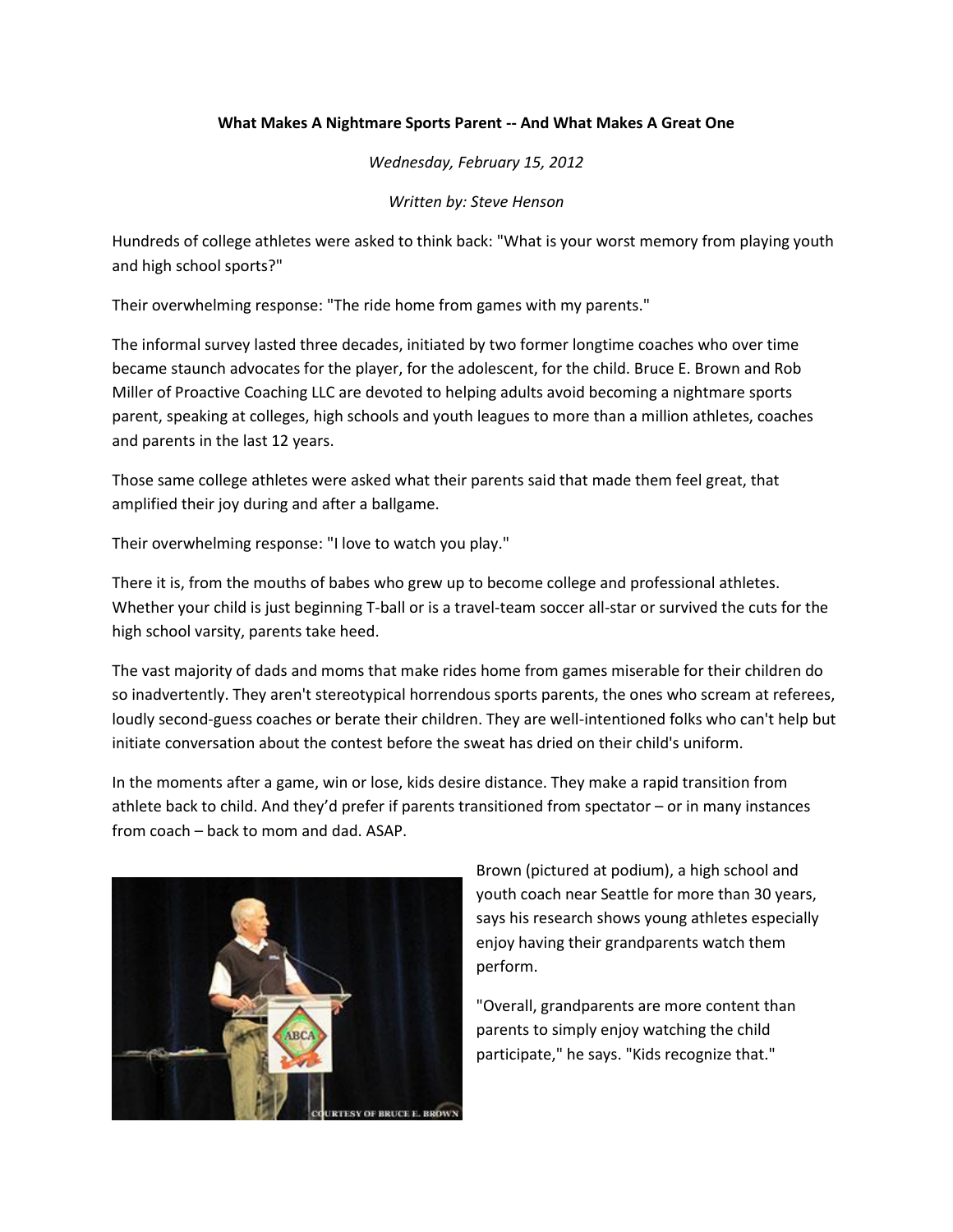A grandparent is more likely to offer a smile and a hug, say "I love watching you play," and leave it at that.

Meanwhile a parent might blurt out …

"Why did you swing at that high pitch when we talked about laying off it?"

"Stay focused even when you are on the bench."

"You didn't hustle back to your position on defense."

"You would have won if the ref would have called that obvious foul."

"Your coach didn't have the best team on the field when it mattered most."

And on and on.

Sure, an element of truth might be evident in the remarks. But the young athlete doesn't want to hear it immediately after the game. Not from a parent. Comments that undermine teammates, the coach or even officials run counter to everything the young player is taught. And instructional feedback was likely already mentioned by the coach.

"Let your child bring the game to you if they want to," Brown says.



Brown and Miller, a longtime coach and college administrator, don't consider themselves experts, but instead use their platform to convey to parents what three generations of young athletes have told them.

"Everything we teach came from me asking players questions," Brown says. "When you have a trusting relationship with kids, you get honest answers. When you listen to young people speak from their heart, they offer a perspective that really resonates."

So what's the takeaway for parents?

"Sports is one of few places in a child's life where a parent can say, 'This is your thing,' " Miller says. "Athletics is one of the best ways for young people to take risks and deal with failure because the consequences aren't fatal, they aren't permanent. We're talking about a game. So they usually don't want or need a parent to rescue them when something goes wrong.

"Once you as a parent are assured the team is a safe environment, release your child to the coach and to the game. That way all successes are theirs, all failures are theirs."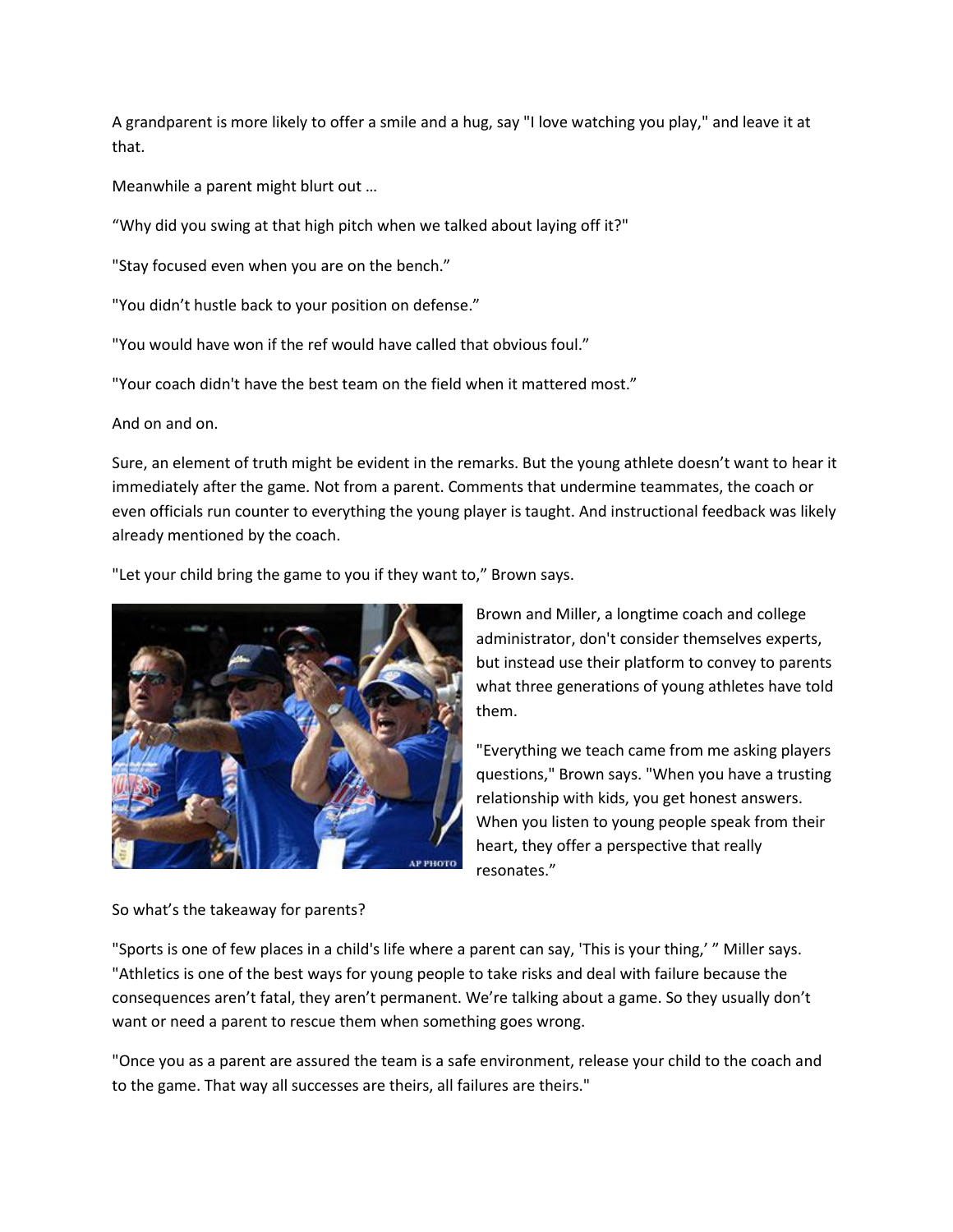And discussion on the ride home can be about a song on the radio or where to stop for a bite to eat. By the time you pull into the driveway, the relationship ought to have transformed from keenly interested spectator and athlete back to parent and child:

"We loved watching you play. … Now, how about that homework?"

## FIVE SIGNS OF A NIGHTMARE SPORTS PARENT

Nearly 75 percent of kids who play organized sports quit by age 13. Some find that their skill level hits a plateau and the game is no longer fun. Others simply discover other interests. But too many promising young athletes turn away from sports because their parents become insufferable.

Even professional athletes can behave inappropriately when it comes to their children. David Beckham was recently ejected from a youth soccer field for questioning an official. New Orleans radio host Bobby Hebert, a former NFL quarterback, publicly dressed down LSU football coach Les Miles after Alabama defeated LSU in the BCS title game last month. Hebert was hardly unbiased: His son had recently lost his starting position at LSU.

Mom or dad, so loving and rational at home, can transform into an ogre at a game. A lot of kids internally reach the conclusion that if they quit the sport, maybe they'll get their dad or mom back.

As a sports parent, this is what you don't want to become. This is what you want to avoid:

• Overemphasizing sports at the expense of sportsmanship: The best athletes keep their emotions in check and perform at an even keel, win or lose. Parents demonstrative in showing displeasure during a contest are sending the wrong message. Encouragement is crucial -- especially when things aren't going



well on the field.

• Having different goals than your child: Brown and Miller suggest jotting down a list of what you want for your child during their sport season. Your son or daughter can do the same. Vastly different lists are a red flag. Kids generally want to have fun, enjoy time with their friends, improve their skills and win. Parents who write down "getting a scholarship" or "making the All-Star team" probably need to adjust their goals. "Athletes say their parents believe their role on the team is larger than what the athlete knows it to be," Miller says.

• Treating your child differently after a loss than a win: Almost all parents love their children the same regardless of the outcome of a game. Yet often their behavior conveys something else. "Many young athletes indicate that conversations with their parents after a game somehow make them feel as if their

value as a person was tied to playing time or winning," Brown says.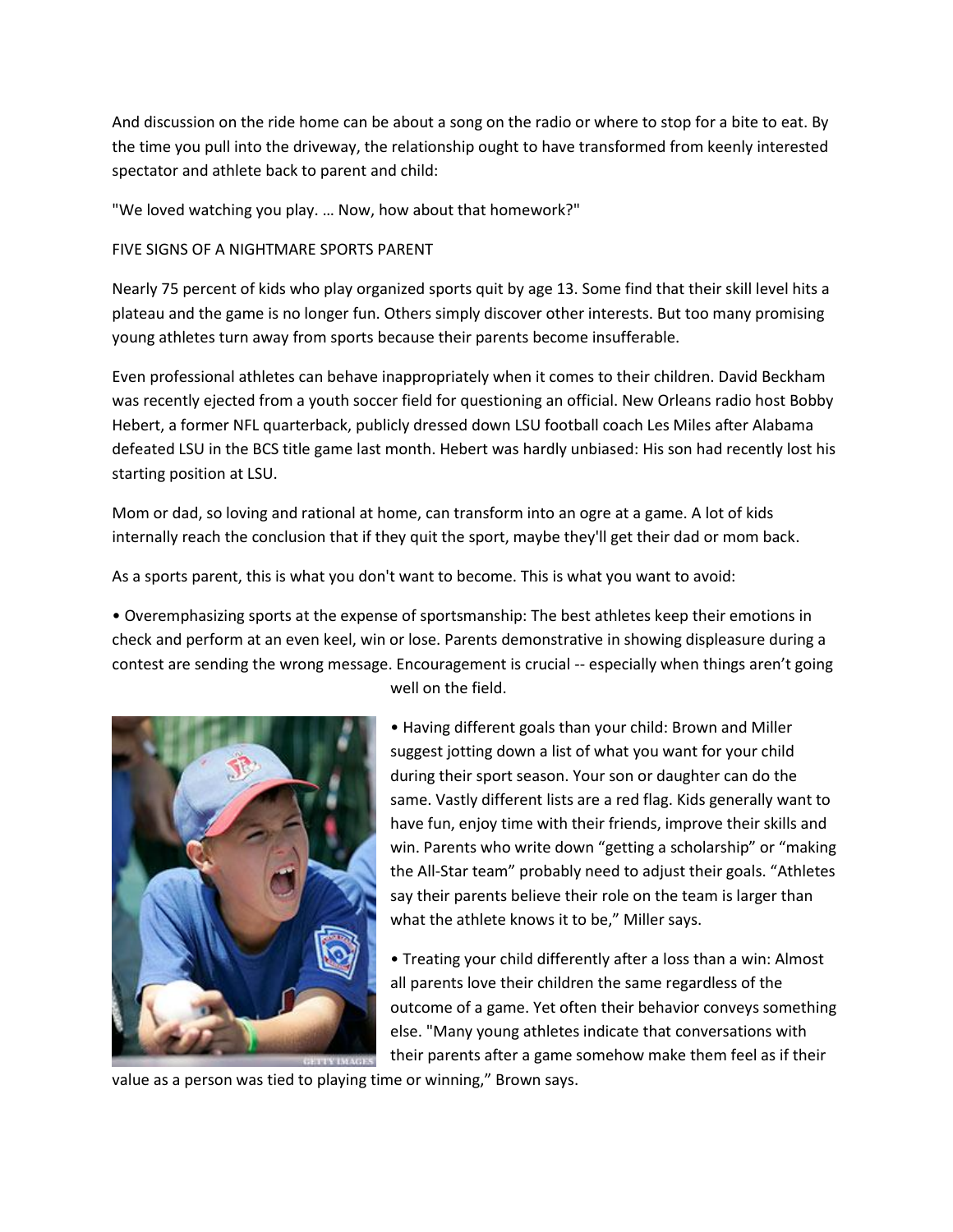• Undermining the coach: Young athletes need a single instructional voice during games. That voice has to be the coach. Kids who listen to their parents yelling instruction from the stands or even glancing at their parents for approval from the field are distracted and can't perform at a peak level. Secondguessing the coach on the ride home is just as insidious.

• Living your own athletic dream through your child: A sure sign is the parent taking credit when the child has done well. "We worked on that shot for weeks in the driveway," or "You did it just like I showed you" Another symptom is when the outcome of a game means more to a parent than to the child. If you as a parent are still depressed by a loss when the child is already off playing with friends, remind yourself that it's not your career and you have zero control over the outcome.

## FIVE SIGNS OF AN IDEAL SPORTS PARENT

Let's hear it for the parents who do it right. In many respects, Brown and Miller say, it's easier to be an ideal sports parent than a nightmare. "It takes less effort," Miller says. "Sit back and enjoy." Here's what to do:

• Cheer everybody on the team, not just your child: Parents should attend as many games as possible and be supportive, yet allow young athletes to find their own solutions. Don't feel the need to come to



their rescue at every crisis. Continue to make positive comments even when the team is struggling.

• Model appropriate behavior: Contrary to the old saying, children do as you do, not as you say. When a parent projects poise, control and confidence, the young athlete is likely to do the same. And when a parent doesn't dwell on a tough loss, the young athlete will be enormously appreciative.

• Know what is suitable to discuss with the coach: The mental and physical treatment of your child is absolutely appropriate. So is seeking advice on ways to help your child improve. And if you are concerned about your child's behavior in the team setting, bring that up with the coach. Taboo topics: Playing time, team strategy, and discussing team members other than your child.

• Know your role: Everyone at a game is either a player, a coach, an official or a spectator. "It's wise to choose only one of those roles at a time," Brown says. "Some adults have the false impression that by being in a crowd, they become anonymous. People behaving poorly cannot hide." Here's a clue: If your child seems embarrassed by you, clean up your act.

• Be a good listener and a great encourager: When your child is ready to talk about a game or has a question about the sport, be all ears. Then provide answers while being mindful of avoiding becoming a